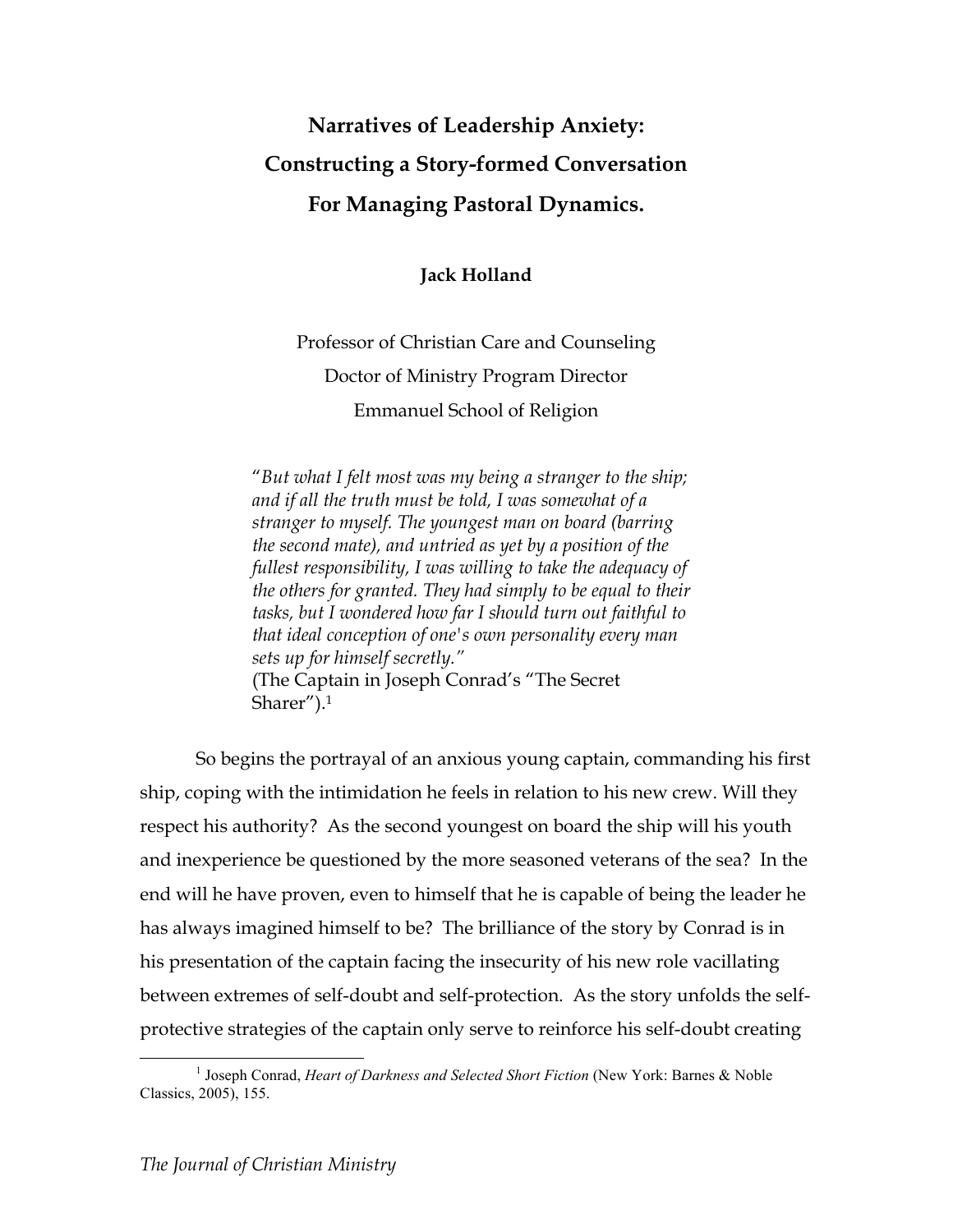a crisis in his role as the ship's commander and threatening the safety of the entire ship and its crew.

> *"The man for Tecumseh was the Reverend Theron Ware. The choice was an admirable one, from points of view much more exalted than the local congregation. You could see Mr. Ware sitting there at the end of the row inside the altar-rail – the tall, slender young man with the broad white brow, thoughtful eyes, and features moulded into that regularity of strength which used to characterize the American Senatorial type . . . ." The Damnation of Theron Ware* by Harold Frederic2

Poised and self-assured, a gifted orator, confident in his abilities to lead the most prominent congregation in the Nedahma Conference of the Methodist Episcopal Church, Theron Ware's crisis comes when he is instead assigned to an undesirable congregation, or as his wife perceives it "poked off to that miserable Octavius . . . a worse place even than we've got now."3 For Theron the anxiety of leadership is not in self-doubt, but rather in a tension between alternating extremes of bitterness and feelings of entitlement and intellectual superiority. As the story unfolds, the strategies of managing his disappointment by insisting on what he feels he deserves creates a crisis that threatens the survival of his marriage, the congregation, his mental stability, and his faith.

### **Reader-response theory**

This article proposes that the exercise of reading and discussing these and similar stories can engage the reader in a process of interaction and identification with the plight of the stories' characters that has the potential to illumine the reader's own struggle when faced with similar dynamics. The andragogical

 $\overline{\phantom{a}}$ <sup>2</sup> Harold Frederic, *The Damnation of Theron Ware* (New York: Penguin Books, 1986), 5-6.  $3$  Ibid., 10.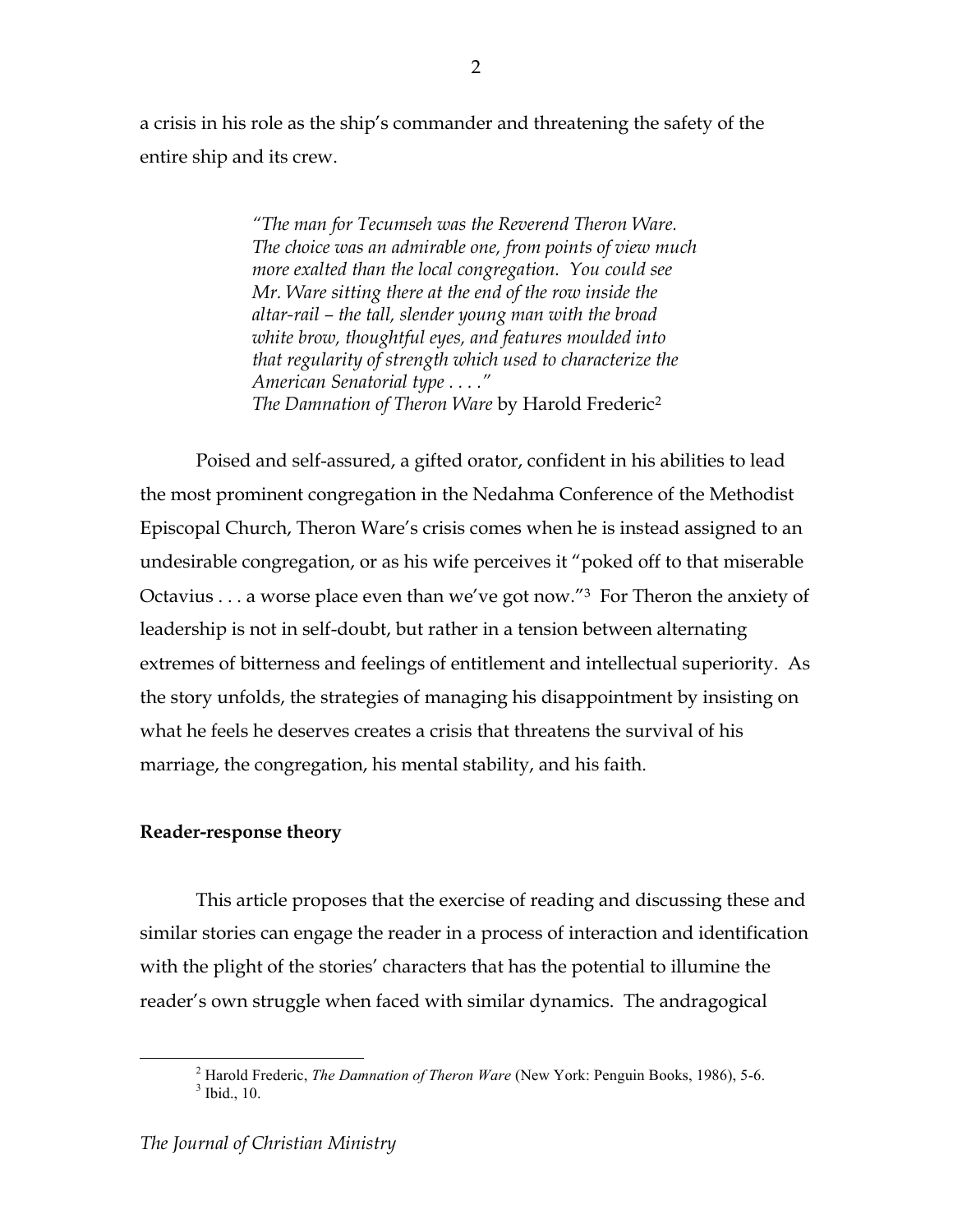assumption behind this use of story is based on a rather dated, yet respected voice in the field of teaching literature, Louise Rosenblatt, proponent of a theory commonly known as "reader-response" or "transactional" theory. In the seminal work of her career, *Literature as Exploration*, Roseblatt suggested that the reader's response to a story is an "event" in which

> The special meaning, and more particularly, the submerged associations that these words and images have for the individual reader will largely determine what the work communicates to him. The reader brings to the work personality traits, memories of past events, present needs and preoccupations, a particular mood of the moment, and a particular physical condition. These and many other elements in a never-to-be-duplicated combination determine his response to the peculiar contribution of the text.4

For a period during the 1940's and 1950's, textual analysis attempted a positivistic, disengaged, and systematic reading of literature in which the reader's relation to the text was discounted. Then in the 1970's, due in part to the influence of Rosenblatt, the importance of reader-response theory re-emerged as analysts began to affirm the subjectivity of reading of texts and of the importance of the reader's response.<sup>5</sup> In the move toward the postmodern, with its emphasis on the narrative construction of reality, scholarly approaches to literary analysis continue to recognize the value of the "cognitive, emotional, and psychological responses set in motion by words on the page in the reader during the act of reading."6

From the standpoint of teaching pastoral leadership, the "event" of the reader's response is an integral moment in helping students apply important principles of leadership to their own life situations. While the two stories

 $\overline{4}$ Louise Rosenblatt, *Literature as Exploration* (New York: Appleton-Century; 1968), 30-31.

<sup>&</sup>lt;sup>5</sup> Charles M. Anderson and Martha Montello, "The Reader's Response and Why It Matters in Biomedical Ethics," in *Stories Matter: The Role of Narrative in Medical Ethics*, ed. Rita Charon & Martha Montello (New York: Routledge, 2002), 86.

 $6$  Ibid., 86.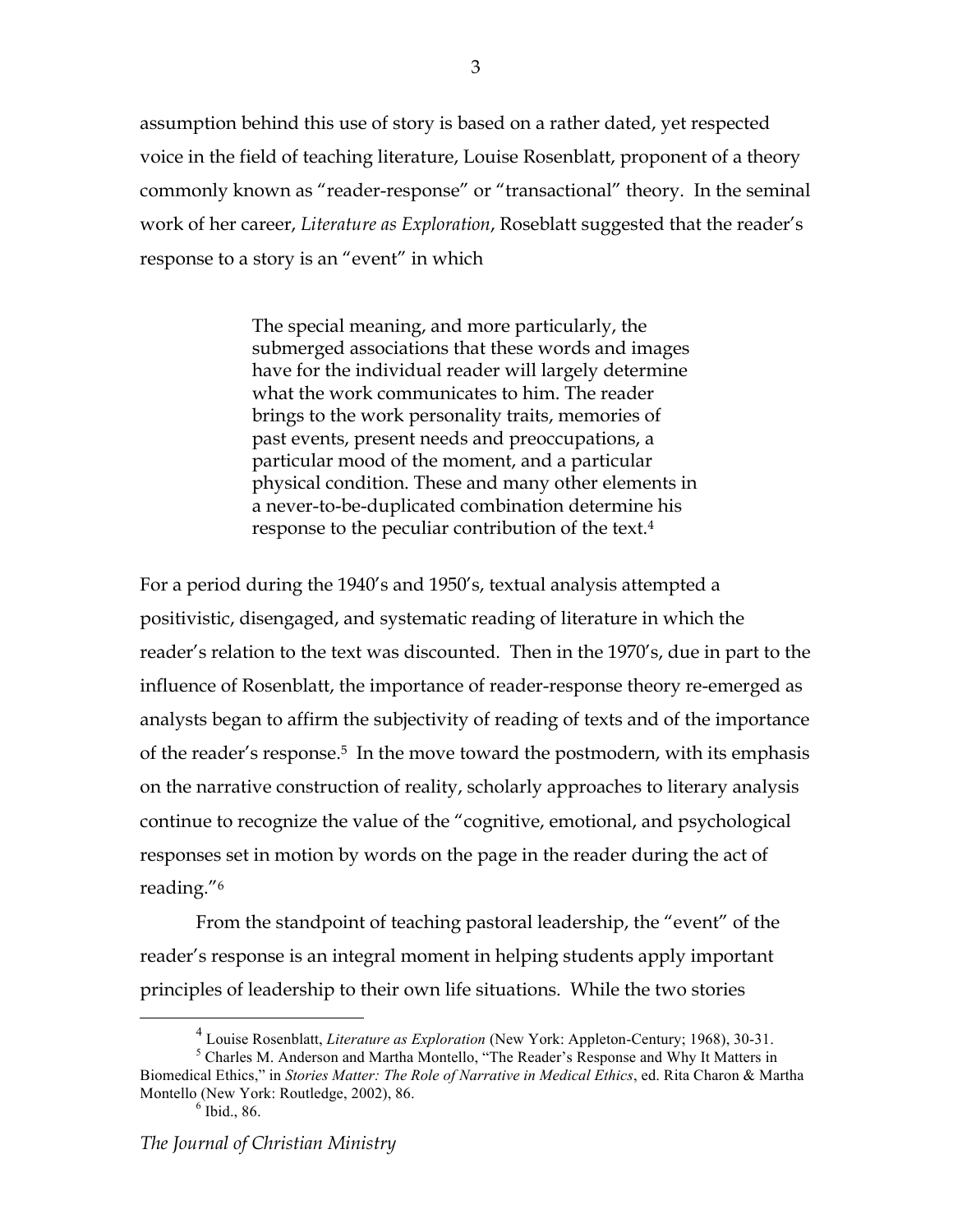considered here serve well as illustrations or examples of the principles being taught they more significantly can lead the reader to examine her/his own personal relationship and leadership struggles within those principles by identifying or not identifying with the situation of the stories' characters. Based on the andragogical opportunities of reader-response theory this article turns now to a presentation of leadership dynamics that serve as a framework for the reader-response interaction with these stories.

#### **System anxiety and self-defined leadership**

Although markedly different in character and circumstance when examined through the lens of some of the primary assumptions of the principles of self-defined leadership, both the Captain in "The Secret Sharer" and Theron Ware have much in common. Analysis of these patterns and our responses as readers of these stories offers a most valuable opportunity for examining the systemic dynamics of leadership.

The idea of a self-defined leader is grounded in the work of one of the founding fathers of family systems theory, Murray Bowen of Georgetown Medical School. Bowen's most significant contribution to the field of family therapy is his theory of self-definition. An important aspect of this concept is the idea that the processes of emotional systems occur along a continuum ranging from togetherness forces to differentiating forces.7 Togetherness forces are explained as those processes that bind us to others. Seen positively these forces encourage us to be connected and responsible to one-another. In negative form these forces pressure individuals to acquiesce to the group and deny the individuality of the person. Differentiating forces are explained as the elements of the emotional system that in positive form encourage personal responsibility and independence. Their negative expression is disengagement and isolation.

*The Journal of Christian Ministry*  $\overline{\phantom{a}}$ Murray Bowen, *Family Therapy in Clinical Practice* (New York: Aronson, 1978).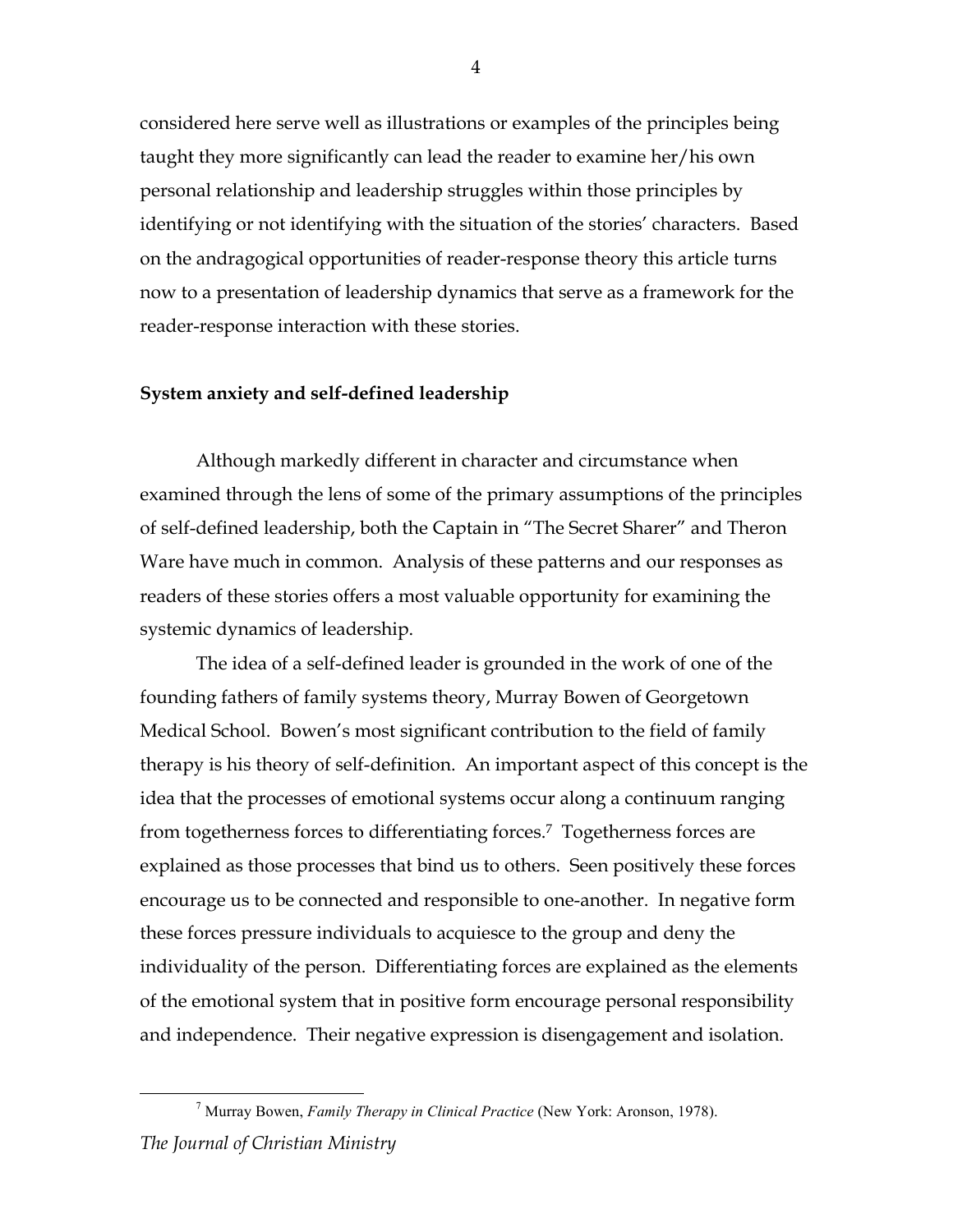Within an emotional system these dynamics often create a pattern in relational interaction between the extreme of being so close that individuality is lost, and being so independent that togetherness is lost. Bowen portrayed healthy relationships and thus healthy leaders between these two extremes – where people are able to stay connected, yet retain their individuality. This ability to manage oneself within the pressures of closeness and independence is a key to the theory of self-differentiation.

It should be noted at this point that Bowen's work has received the criticism of some as having "hidden gender biases"8 against women. These critiques argue that the theory prefers the stereo-typically male characteristic of differentiation while disparaging the stereo-typically female characteristic of connection with others. Knudson-Martin makes a valuable contribution to Bowenian theory by recasting this dichotomy in a way that is consistent with the awareness of systemic dynamics as elaborated by Bowen, while also honoring the female experience. In an expanded model of Bowen's theory Knudson-Martin proposes "conceptualizing the feeling and the intellectual systems as parallel and mutually reinforcing. This means more emphasis on distinguishing the emotional system – which is the source of reactivity – from the feeling system, which can be developed to higher levels of awareness."<sup>9</sup> This expansion of Bowen's theory seems particularly relevant to a discussion of pastoral education, with an emphasis in this field on the importance of pastoral presence in people's lives. Helping ministers, female or male, to manage themselves both intellectually and emotionally in ways that strengthen their capacity to be sensitive and available to others is a laudable goal.

An important figure in applying the concepts of Bowen's theory to synagogue and congregational leadership is Edwin Friedman, author of *Generation to Generation: Family Process in Church and Synagogue*. Friedman

 $\frac{1}{8}$  Carmen Knudson-Martin, "The Female Voice: Applications to Bowen's Family Systems Theory," *Journal of Marital and Family Therapy* 20:1 (1994), 35–46.<br><sup>9</sup> Ibid. 40.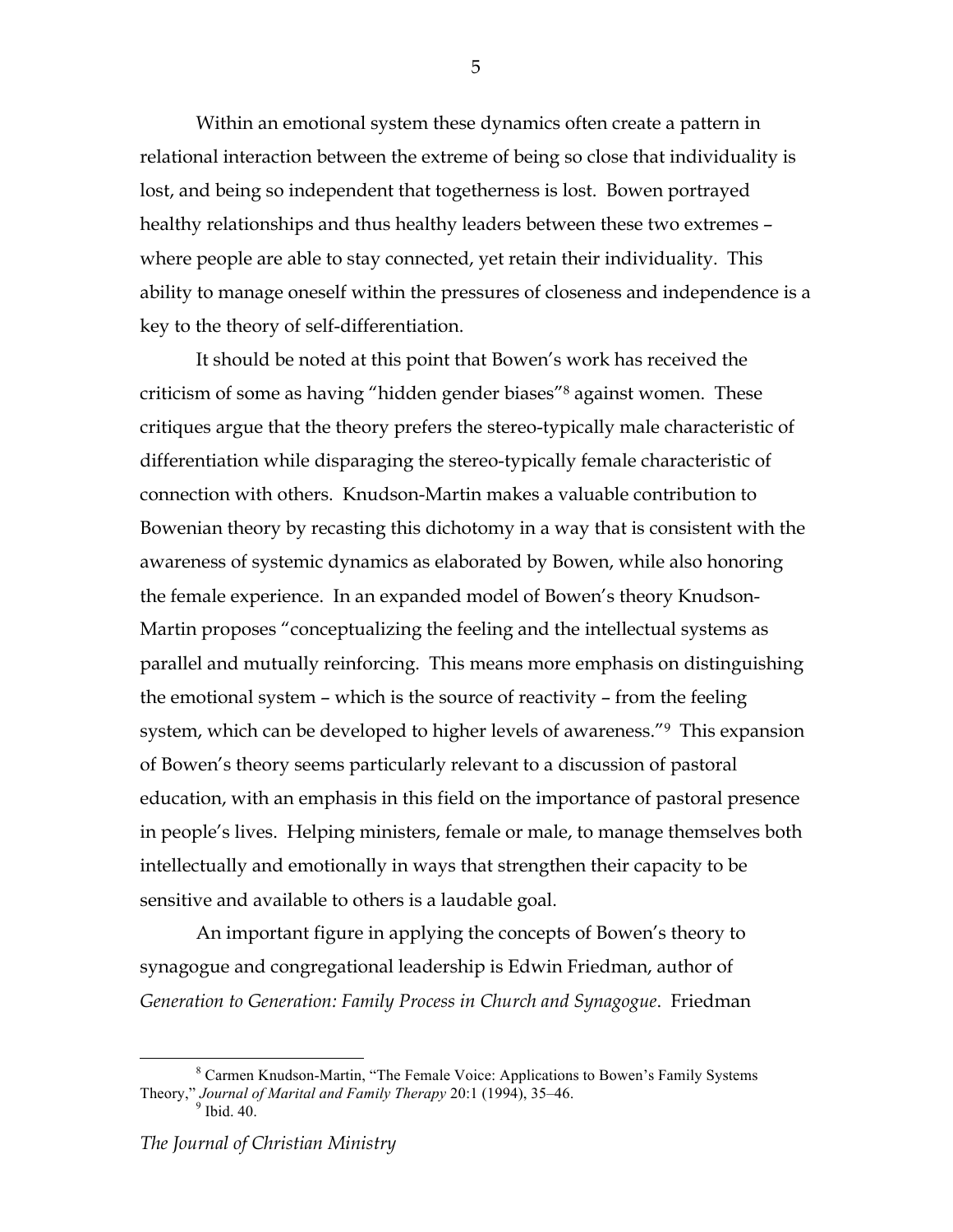proposes that Bowen's theory of emotional processes in families is "equally applicable to emotional processes in churches, synagogues, rectories, and hierarchies.<sup>"10</sup> He goes on to conceptualize leadership within the polarities of togetherness and individuation by recasting these extremes as "consensus" leadership and "charismatic" leadership.

The emphasis of the "consensus" approach to leadership focuses on the will of the group in which the leader functions to create a cohesive following. Friedman notes that the problem with a consensus leadership style is that the voice of the leader often gives way to the fear of opposition from followers resulting in "group think" and even "blackmail" by those least willing to cooperate. The old saying that the "squeaky wheel gets the grease" illustrates the incapacitating danger of consensus leadership as the leader, anxious by possible rejection or conflict with the followers loses the voice of true leadership that can move the group to greater goals. The Captain in "The Secret Sharer" demonstrates the consensus style, fearing the criticism of the more experienced crew members he becomes polarized in the anxiety of needing approval.

At the opposite extreme "charismatic" leadership styles depend on the personality of the leader as she/he stands apart from the followers. "Lead, follow, or get out of the way" is the slogan for the charismatic leader. In relation to followers the negative aspects of the charismatic style can cause the leader to fall into a pattern of discounting the follower's perspectives, and of focusing on the goal at the expense of collective needs. In his resentment toward being placed for ministry in Octavius, Theron Ware loses his voice as a leader by cutting himself off from his followers to pursue his own personal goals.

Friedman proposes that a systemic approach to effective leadership relies on a third construct of "self-definition" in which the leader "First and foremost" is connected or "in touch" with those who are asked to follow.11 A second

<sup>&</sup>lt;sup>10</sup> Edwin H. Friedman, *Generation to Generation: Family Process in Church and Synagogue* (New York: Guilford, 1985), 95.<br><sup>11</sup> Ibid., 229.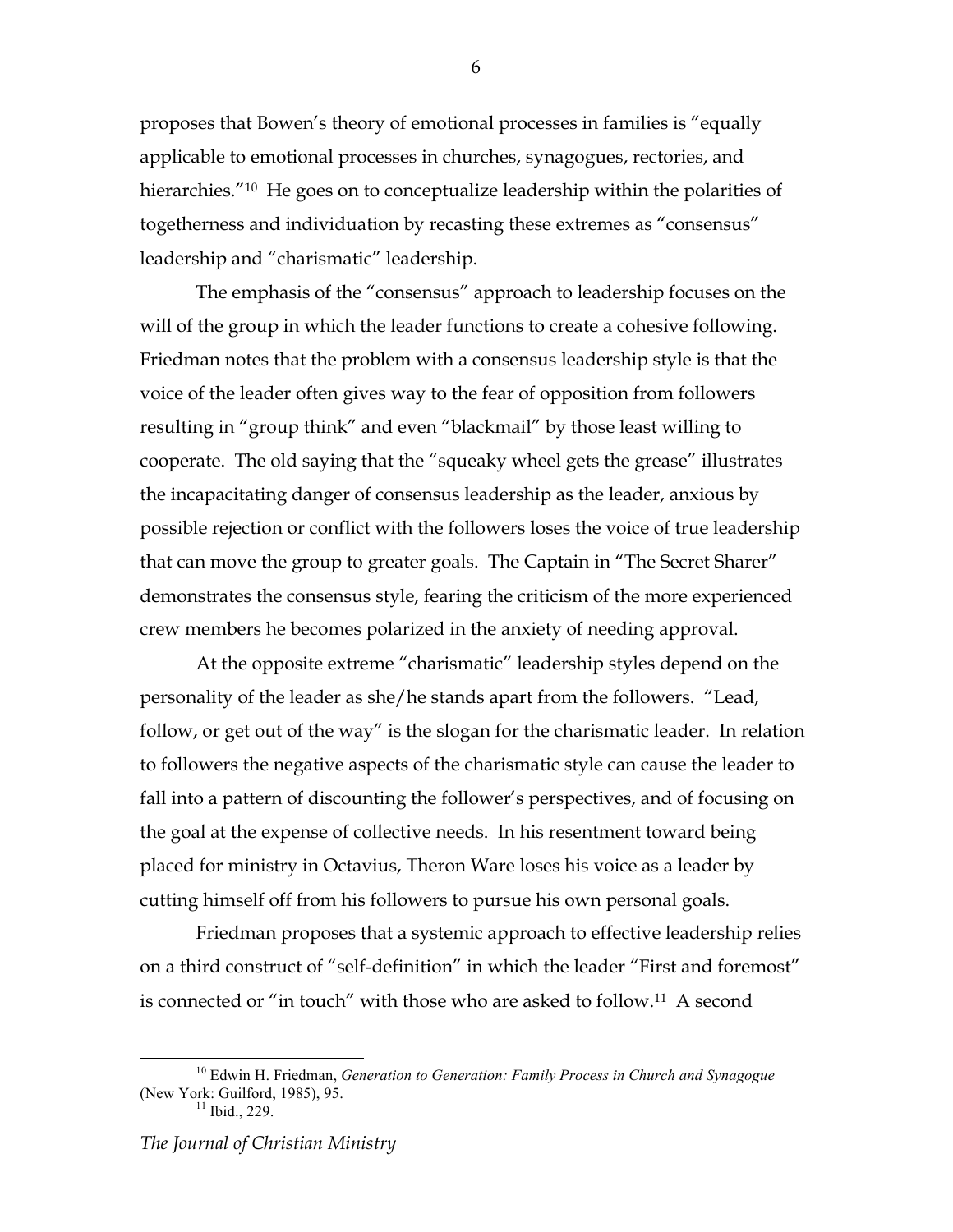component of effective leadership is the capacity to take "non-reactive, clearly conceived, and clearly defined positions" in the face of togetherness pressures. The ultimate challenge for the self-defined leader, according to Friedman, is being "able to differentiate self and still remain in touch despite the body's efforts to counter differentiation"12 While a consensus style of leadership eases the anxiety of being isolated or rejected, and a charismatic style eases the anxiety of being overwhelmed by the group, managing the anxieties of staying connected and retaining an individual voice require a move toward selfdifferentiation.

In an effort to quantify and validate Bowen's theory of differentiation Skowron and Friedlander<sup>13</sup> developed the Differentiation of Self Inventory. This research resulted in four subscales, "Emotional Reactivity, I Position, Emotional Cutoff, and Fusion with Others" as "distinct dimensions of a single construct, differentiation of self." Analyses supported the internal consistency reliability and initial construct validity of the measure.

In the theory of differentiation "emotionally reactive" individuals have less capacity to function from reason and calm intellectual processes and are more controlled by the ebb and flow of the emotional aspect of their lives. Bowen notes, "At the fusion end of the spectrum, the intellect is so flooded by emotionality the total life course is determined by the emotional process of what 'feels right,' rather than beliefs or opinions"14 In Skowron and Friedlander's study the "Emotional Reactivity" subscale includes 11 items that "reflect the degree to which a person responds to environmental stimuli with emotional flooding, emotional lability, or hypersensitivity"15 Well-differentiated persons have the capacity to examine the validity of their emotions and to make decisions from reason rather than from emotional reaction. The anxiety of the Captain in

 <sup>12</sup> Ibid., 229.

<sup>&</sup>lt;sup>13</sup> Elizabeth A. Skowron and Myrna L. Friedlander, "The Differentiation of Self Inventory: Development and Initial Validation," *Journal of Counseling Psychology* 45:3 (1998), 235-246.<br><sup>14</sup> Bowen, 363.

<sup>&</sup>lt;sup>15</sup> Skowron and Friedlander, 239.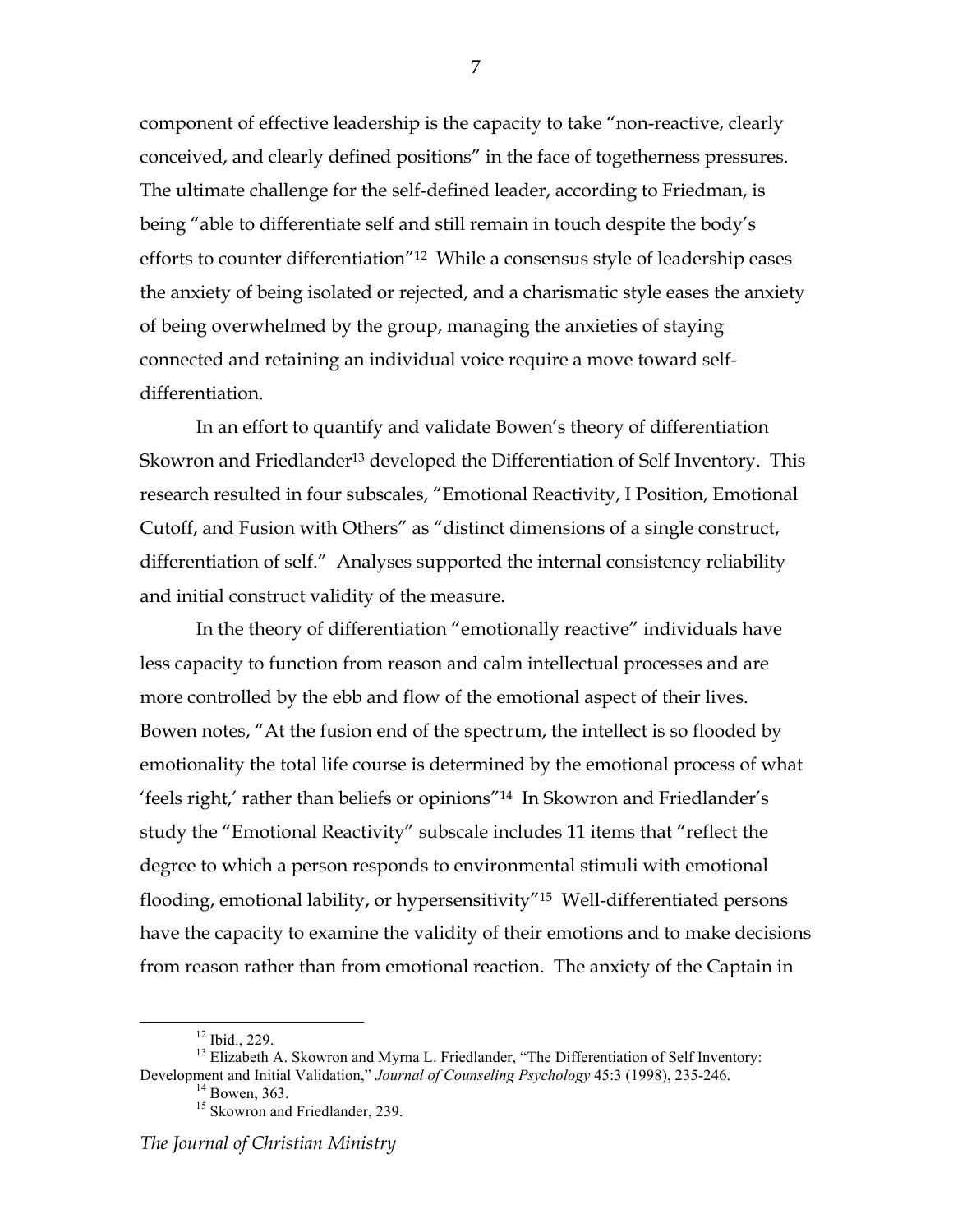"The Secret Sharer" is an emotionally reactive fear that causes him to feel threatened by the crew and thus react in self-protective maneuvers that further threaten his position of leadership.

In contrast an "I Position" is the capacity of the leader to calmly state personal convictions and beliefs and act on those convictions in a less-anxious manner. Skorwron and Friedlander's subscale includes 11 items that "reflect a clearly defined sense of self and the ability to thoughtfully adhere to one's convictions when pressured to do otherwise."16 In the story of Theron Ware the protagonist clearly has the ability to "speak his mind" but Theron consistently does so in a manner that seems invested not in inspiring his followers but in emphasizing his superiority.

Both Theron and the Captain consistently portray a number of the 12 item features of the Emotionally Cut-off subscale such as "feeling threatened by intimacy, feeling excessive vulnerability in relations with others . . . fears of engulfment and behavioral defenses like overfunctioning, distancing, or denial."17 In particular, the strategy of distancing can be seen in the choices that the characters in both stories make as they each develop unhealthy relationships that are used to keep those in their care from engulfing them.

The "distancing" maneuvers of the characters also clearly illustrate the "Fusion with Others" subscale with 9 items reflecting "emotional overinvolvement with others, including triangulation."18 In the development of the theory of differentiation the concept of triangulation is an essential construct, particularly in these two stories, as it informs a perspective on emotional distancing. Friedman explains, emphasizing that the key to this concept is a focus on process not content, that when members of a system "use physical distance to solve problems of emotional interdependency, the result is always temporary, or includes a transference of the problems to another relationship

 $16$  Ibid., 239.

 $17$  Ibid., 239.

 $18$  Ibid., 239.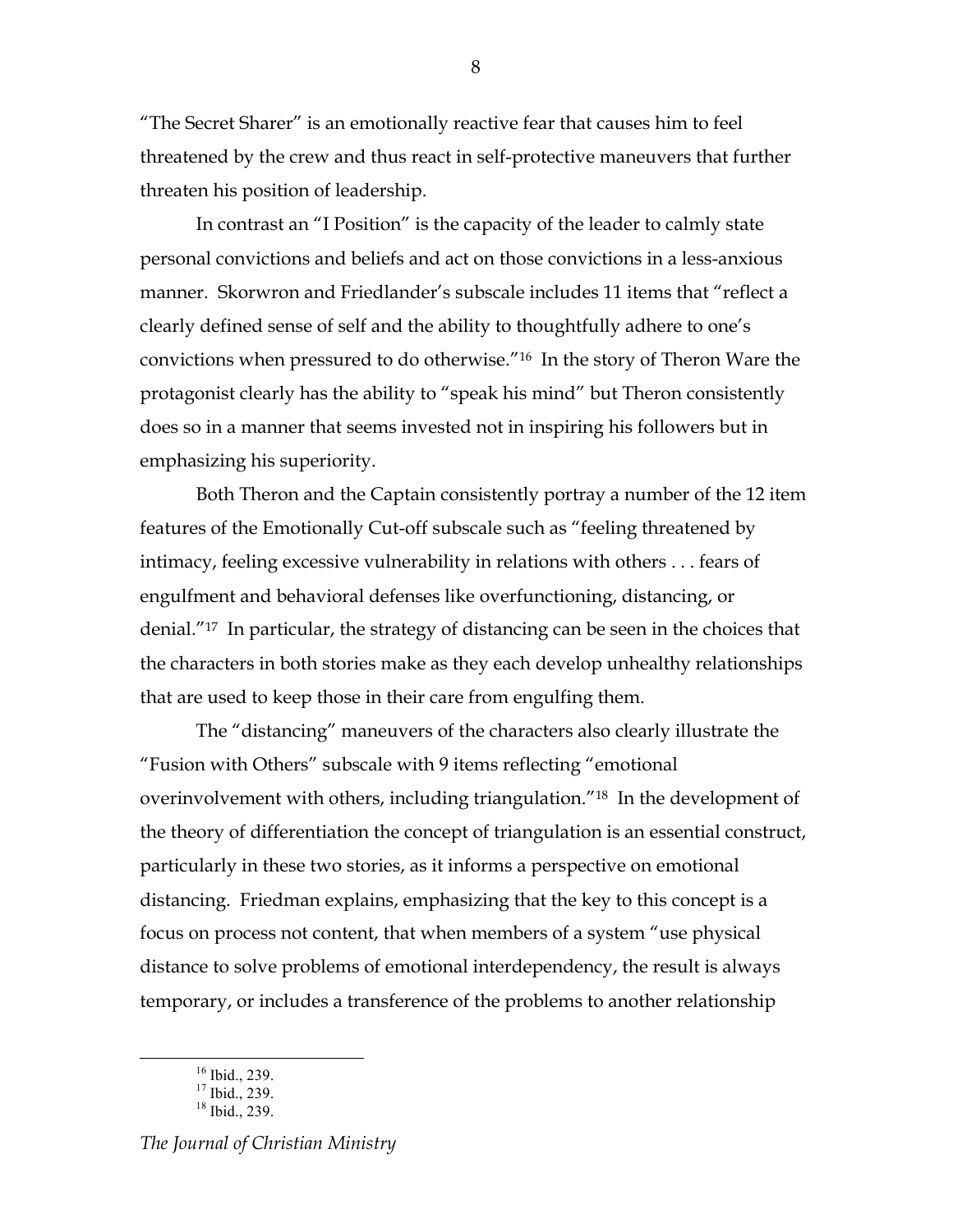system."19 As is the case in many relationships both the Captain and Theron seek this emotional distance by finding refuge in a relationship outside the system for which they have responsibility. In both instances the "triangled" parties take on the role of a "secret" relationship where the leaders find solace and respite from the anxieties they feel in their leadership roles.

This "secret" relationship is the integral plot-line in "The Secret Sharer." For the reader it is a mysterious turn in the story when the Captain, wishing to be alone on board the ship orders the entire crew to retire for the evening. While fretting over the events of the day the captain discovers that the side ladder of the ship has not been hauled in. He wonders to himself if he should retrieve the ladder or if "My action might have made me appear eccentric. . . I was vexed with myself."20

Finally, deciding to retrieve the ladder he gives the rope a "vigorous tug, which should have brought it flying on board"<sup>21</sup> but the ladder is somehow restrained. Peering over the side of the ship the Captain is shocked

> I saw at once something elongated and pale floating very close to the ladder. Before I could form a guess a faint flash of phosphorescent light, which seemed to issue suddenly from the naked body of a man, flickered in the sleeping water with the elusive, silent play of summer lightning in a night sky.22

After an awkward interchange the captain raises the ladder and the stranger climbs onto the boat. Introducing himself as "Leggatt," the mysterious stowaway tells the story of how he was falsely accused of murder on board another ship and to save his own life escaped into the water and grabbed the ladder of the Captain's nearby ship.

 $19$  Friedman, 41.

<sup>&</sup>lt;sup>20</sup> Conrad, 157.<br><sup>21</sup> Ibid., 157.<br><sup>22</sup> Ibid., 157.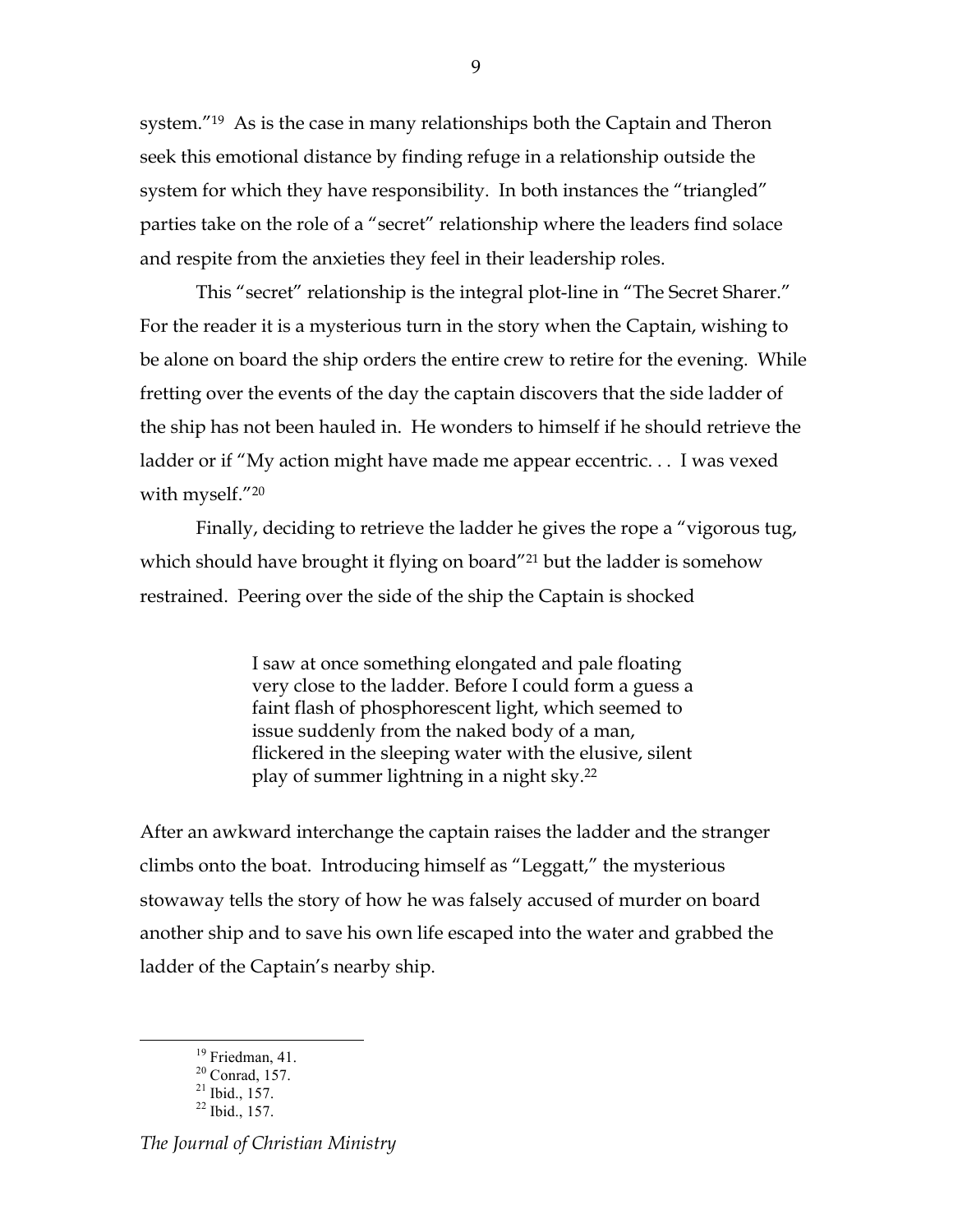Out of his own anxiety and feelings as a "stranger" on the ship the Captain accepts Leggatt's story and begins an odyssey of measures to hide the stowaway on board. Secretly they move to the captain's quarters where he remains hidden as the Captain tries to appear normal to the rest of the crew. On occasion he sneaks back to his quarters and in whispered conversations develops a friendship and identity with the rescued fugitive.

A number of critical interpretations have been written in discussion of this odd story. Many literary critics view Leggatt as a psychological symbol of the Captain's inner personal struggle to come to terms with himself and his new role. In the context of systemic dynamics this secret relationship with Leggatt offers much to a discussion of emotional distancing and triangulation.

#### **Triangulation**

A triangle is a three-person relationship system that for Bowen is a building block of larger emotional systems. Friedman notes that the "basic law of emotional triangles is that when any two parts of a system become uncomfortable with one another, they will 'triangle in' or focus upon a third person, or issue, as a way of stabilizing their relationship with another."23 A triangle can tolerate more tension by passing the tension between the three relationships. Triangles are easily observable in many human relationships. Though they are often simply a part of normal systemic functioning triangles can also become dysfunctional.

A common illustration of how triangles function is to think of two very strong magnets, each pulling the other until they are linked together by their magnetic force. This "magnetic attraction" makes it impossible for them to stay connected *without being fused to one another*, unless a third object, such as a sliver of paper is placed between them. In this "triangle" of magnet, paper, and magnet the magnets are connected, but not touching.

 $23$  Friedman, 35.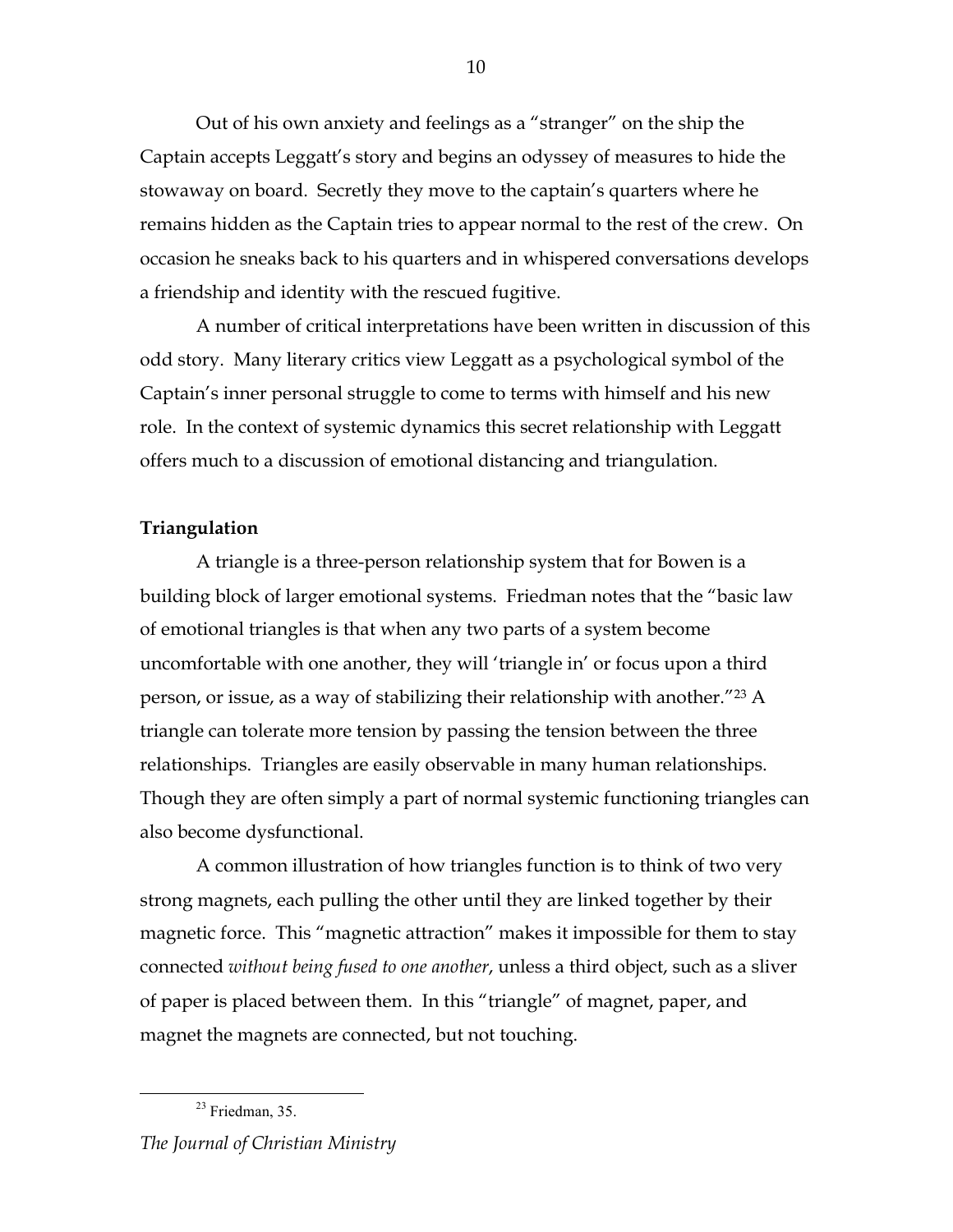In human relationships triangles regularly occur in families. For example children learn at an early age that if one parent refuses their request a secret appeal to the other parent will sometimes bring another outcome. As an argument between two family members escalates one member brings in another family member to support their side against the opposing member. Occasionally the "triangled" party is not even another human but instead an object, or activity, or symptom which functions to keep two individuals close without being fused. Spouses regularly arguing about how to spend money may be participating in a dynamic within the dyadic system that keeps the two partners connected, yet allows some space.

In the "Secret Sharer" the Captain, awkward and insecure in his relationships with the new crew finds sanctuary from his anxiety in his friendship with Leggatt in part because there is no fear of being criticized or threatened with rejection from the stowaway, whose life is in the Captain's hands. In diffusing the Captain's anxiety Leggatt functions as a third member of a triangle thus creating distance between the Captain and the crew. And, because Leggatt needs the Captain's protection of his secret presence as much as the Captain needs his uncritical favor they each serve as a buffer to the other from the crew. Finding a person to relate to other than the crew that he feels so threatened by, the captain manages and comforts his insecurity by relating to the unthreatening Leggatt. Protecting the "secret" becomes a dominating force in all of his decisions.

As the story unfolds the secret relationship becomes increasingly destructive to his leadership of the crew. In the systemic dynamics of the triangle the mysterious behavior of the Captain leads to more doubt and criticism from the crew, reinforcing his reliance on the safety he finds with Leggatt, reinforcing the vitality of the secret - ad absurdum. This cycle escalates to the point that the captain ultimately risks his leadership and the safety of the entire crew as he guides the ship too close to a corral reef, seeking to pass near an island where Leggatt can escape. As he successfully protects, and ends the secret

*The Journal of Christian Ministry*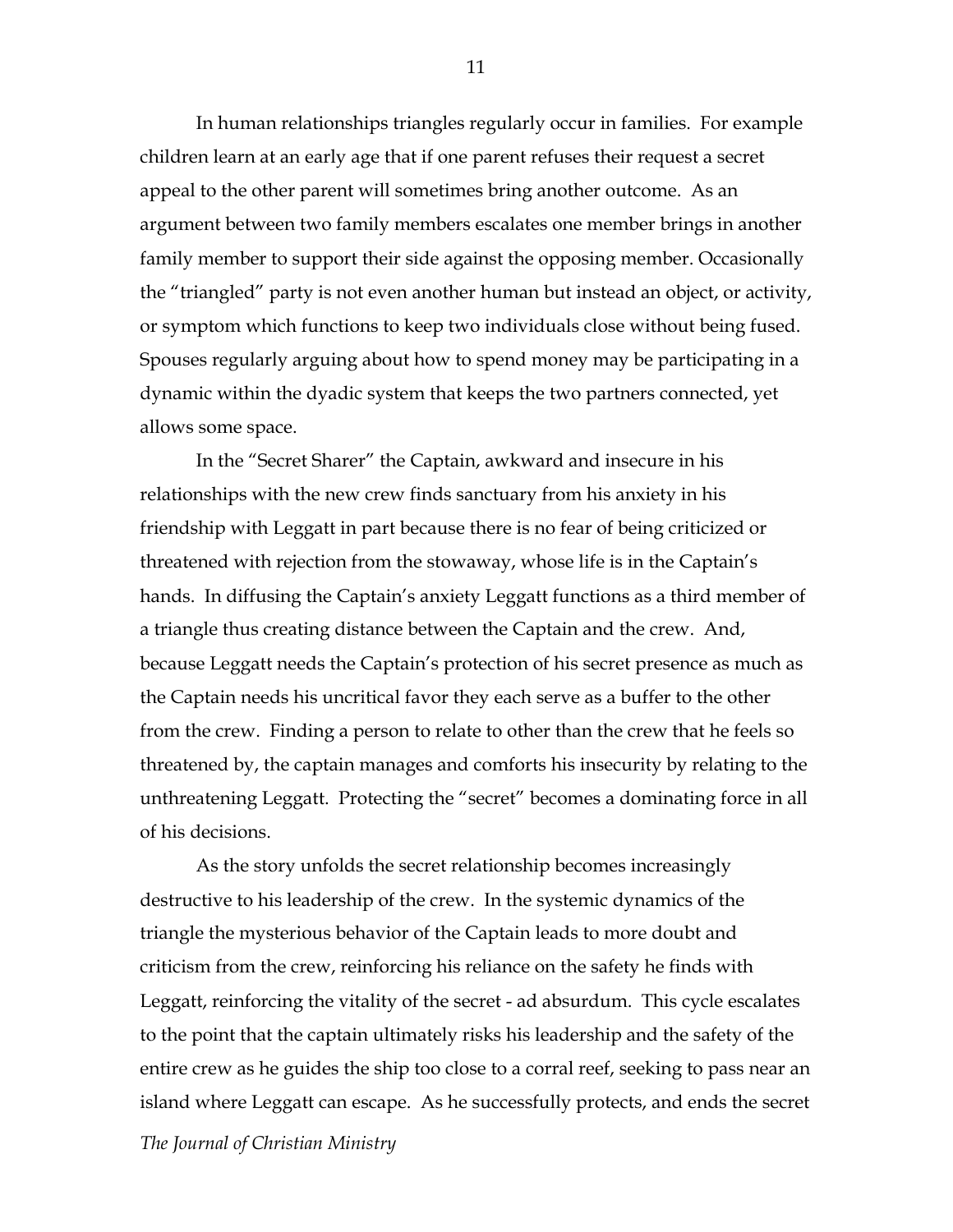the reader is left to wonder about the future character of his leadership. What will he do now that there is no release for his anxiety? Has the Captain learned anything about his leadership and how he manages his need for assurance?

In the demise of his ministry Theron Ware's struggle begins soon after his disappointment at being sent to Octavius, rather than the prominent post he felt he deserved. In his first meeting with the trustees of the new church his disenchantment is confirmed by the inflexible demands of the trustees, one whom lays the ground rules for Theron's ministry that in this church "No new fangled notions can go down here" and later that we "jest kept to the old paths."24 After this first meeting Theron confides his disappointment to his wife, suggesting even that he may consider "going off and learning a trade."25

Soon after the meeting Theron takes a long walk out of town, ruminating over his distressing circumstances he arrives at the innocuous decision to turn his attention to composing the book that he has long dreamed of writing. The decision to turn his energy toward writing seems to suggest to the reader that Theron has abandoned the hope of a fruitful pastorate. Ensuing events transpire that lead him to relationships where Theron is exposed to new and exciting ideas in a friendship with the local Catholic Priest, a Darwinian scientist, and a wealthy single socialite. These characters come to represent, for Theron, everything that the congregation of Octavius is not; including intellectual challenge, social interaction, and sophistication. In a description of this development the narrator of the story claims that for Theron,

> Nothing was clearer to his mind than the conclusion itself – that his meeting with the priest and the Doctor was the turning-point in his career. They had lifted him bodily out of the slough of ignorance, of contact with low minds and sordid, narrow things, and put him on solid ground. . . The prospect wooed him,

*The Journal of Christian Ministry*

 $24$  Frederic, 27, 28.

<sup>25</sup> Ibid. 34.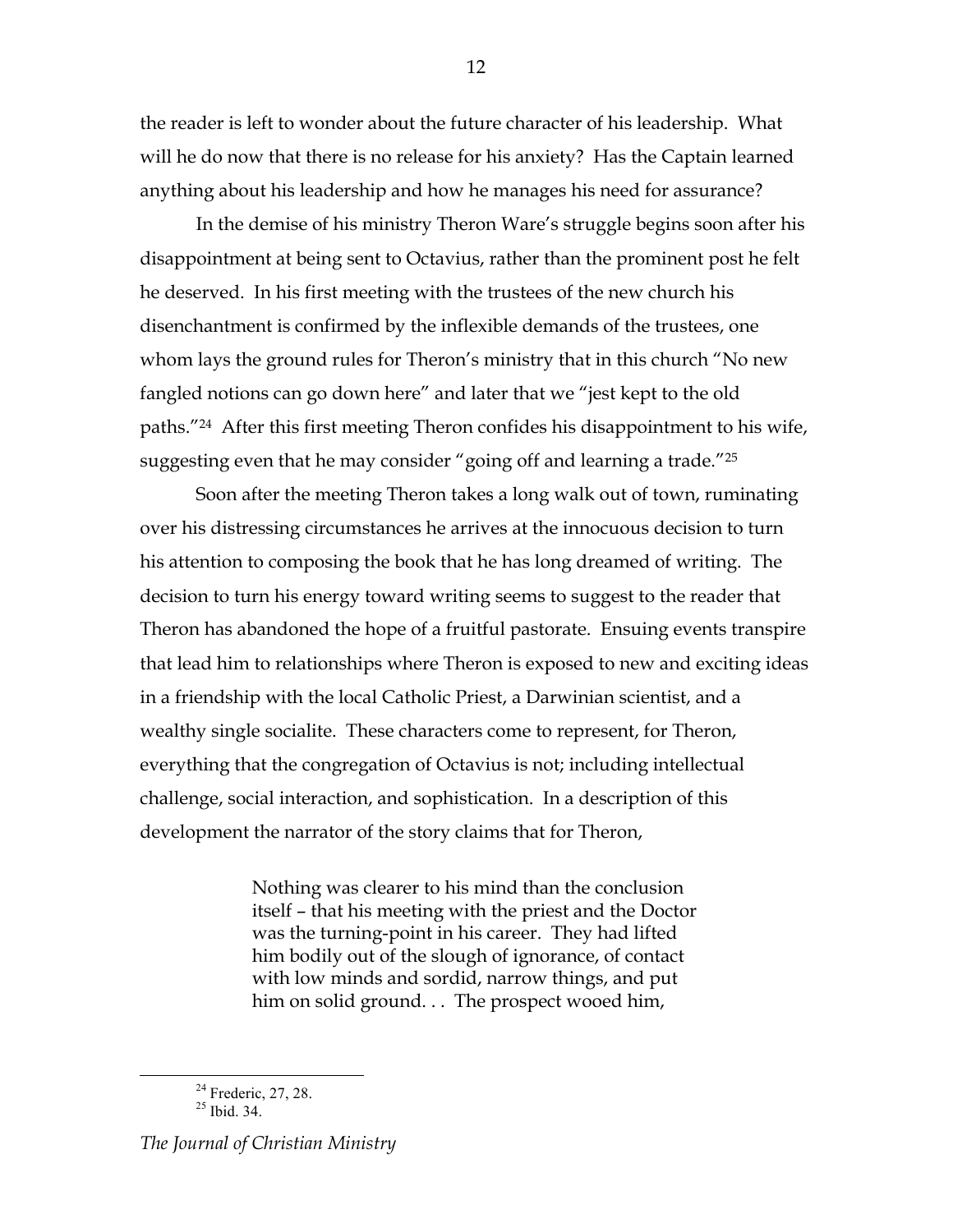and he thrilled in response, with the wistful and delicate eagerness of a young lover.26

In a similar fashion as the Captain in "The Secret Share," Theron has to maintain these relationships in clandestine meetings, a dynamic which once again functions as a triangle. To keep his job and his marriage, Theron goes through the motions of leadership while the estrangement from those in his charge widens.

As the relationships develop Theron eventually believes that he has fallen in love with Celia, the young socialite. As he pursues Celia and is ultimately rejected, Theron enters a downward spiral, despondent and on the verge of mental collapse.

Literary critics have noted that the author of this tale, Harold Frederic, may have preferred the alternate title *The Illumination of Theron Ware* for this work.27 As the story ends the reader is left to wonder if Theron has actually discovered anything about himself. Has he been illumined about is need to feel superior to others and how that anxiety is comforted by avoiding his frustrations?

#### **Using these stories in the classroom**

Readers' reactions to these two stories can lead to a lively interaction of personal feelings, experiences, and application. As noted earlier, Rosenblatt's reader-response theory proposed that "The reader brings to the work personality traits, memories of past events, present needs and preoccupations, a particular mood of the moment, and a particular physical condition."28 Guiding the discussion within the context of Bowen's theory of differentiation opens a flood of personal stories from student ministers who have different reactions to the

 $26$  Ibid. 131.

<sup>27</sup> S. Donaldson, "Introduction," in *The Damnation of Theron Ware* (New York: Penguin Books, 1986), xxviii. 28 Rosenblatt, 30-31.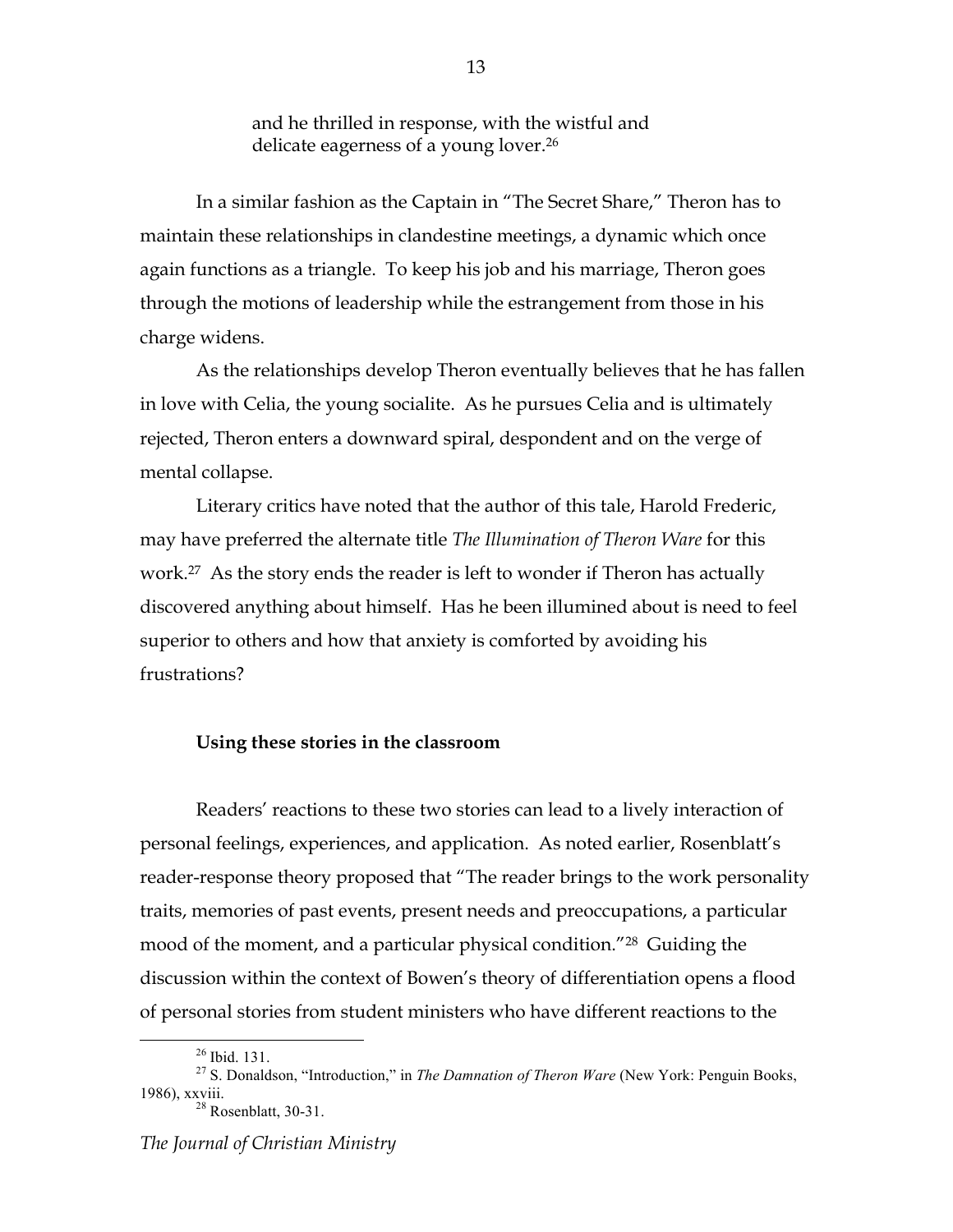characters and events in the two literary works. Within this framework the discussion leader doesn't need to create or push for personal sharing, but rather can assume that every reaction is at some level a personal disclosure. Rather, the discussion leader's job is to honor the individual responses and help the group members to process their individual reactions and experiences.

14

In this regard the wise discussion leader will be aware that the process of engaging these stories and other students is itself isomorphic to the topic being discussed. In other words, how the leader and discussion members manage the interactions around these stories takes place in a systemic process with triangles, consensus, charisma, distancing, emotional reactivity, anxiety management and other Bowenian constructs presenting themselves in the dynamics of the group. The task of discussion leadership is to manage oneself as a model of self-defined presence, paying attention to the group process and helping participants to manage their own anxieties in the group.

To function well in this role of leader, instructors must manage their own personal anxieties. Some instructors tend to feel anxious when students don't seem to be agreeing and so they push for consensus. Others may rely on a charismatic style of instruction speaking with authority and discounting other views. Knowing these personal tendencies, instructors can pay attention to their own feelings and reactions being careful to avoid creating triangles that support their position, or that are used to quell their anxiety.

An awareness of Knudson-Martin's distinction between the emotional system and feeling system is also important to the leader of the discussion, as she/he seeks to be sensitive and present to the members of the group. Friedman stresses that the responsibility of a leader is concentrated in the "position of leadership"29 in which the leader manages that position in a self-defined manner, staying connected to followers while also taking "clearly defined" <sup>30</sup> positions.

*The Journal of Christian Ministry*

<sup>&</sup>lt;sup>29</sup> Friedman, 228.

<sup>30</sup> Ibid. 229.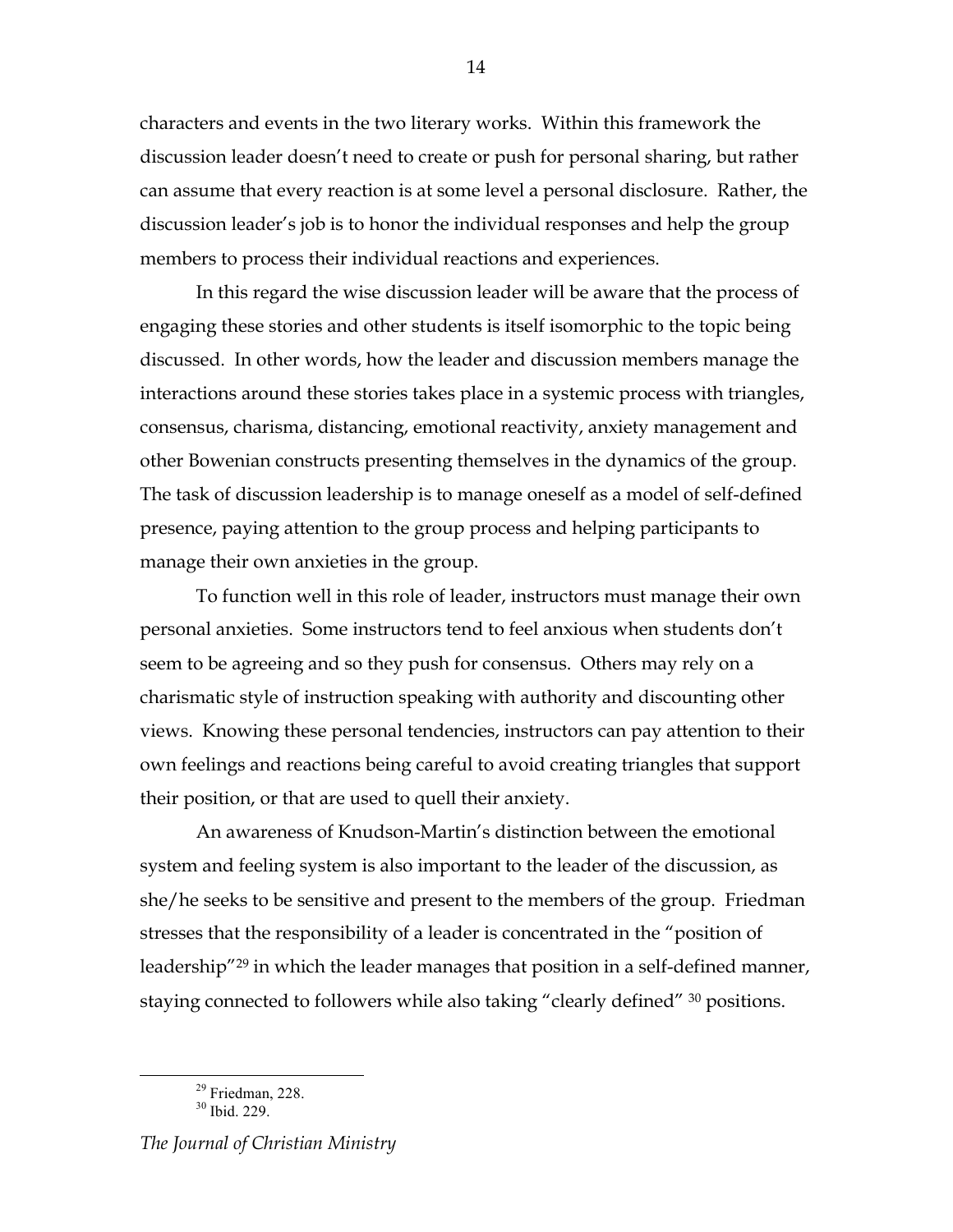Knowing one's own emotional reactivity to the stories is thus vital to the process of leading the discussion.

More specifically discussion leaders may find the following "talking points" helpful in conducting a reader-response dialogue to these works from within a Bowenian model.

- How do you think the Captain would have reacted to the discovery of Leggatt if he had felt more secure in his relationship with the crew?
- How would Theron's leadership in Octavius have been influenced by seeking to understand and connect to the members of his congregation?
- What counsel would you give to both characters as a way to manage their anxiety in more constructive ways?
- Discuss how these stories can speak to pastoral leadership.
- How do we as ministers create relationships where we are able to relax and vent frustrations and yet remain accountable to those in our charge? In this regard is it possible to have "private" relationships where we receive honest feedback without those relationships being kept secret?
- Discuss the systemic dynamics in both of these stories in which the character's anxiety is reinforced by the attempts to relieve it.

Experience in assigning these readings to students, and asking just a few open-ended questions has shown that generating discussion is not a challenge. Students have strong and often wide-ranging responses to the stories and typically anticipate the opportunity to bring them to the group.

## **Conclusion**

*The Journal of Christian Ministry* This article has proposed that the andragogical method of reader-response theory provides a beneficial approach to creating a dialogue where seminary students have the opportunity to examine how they manage the anxieties of